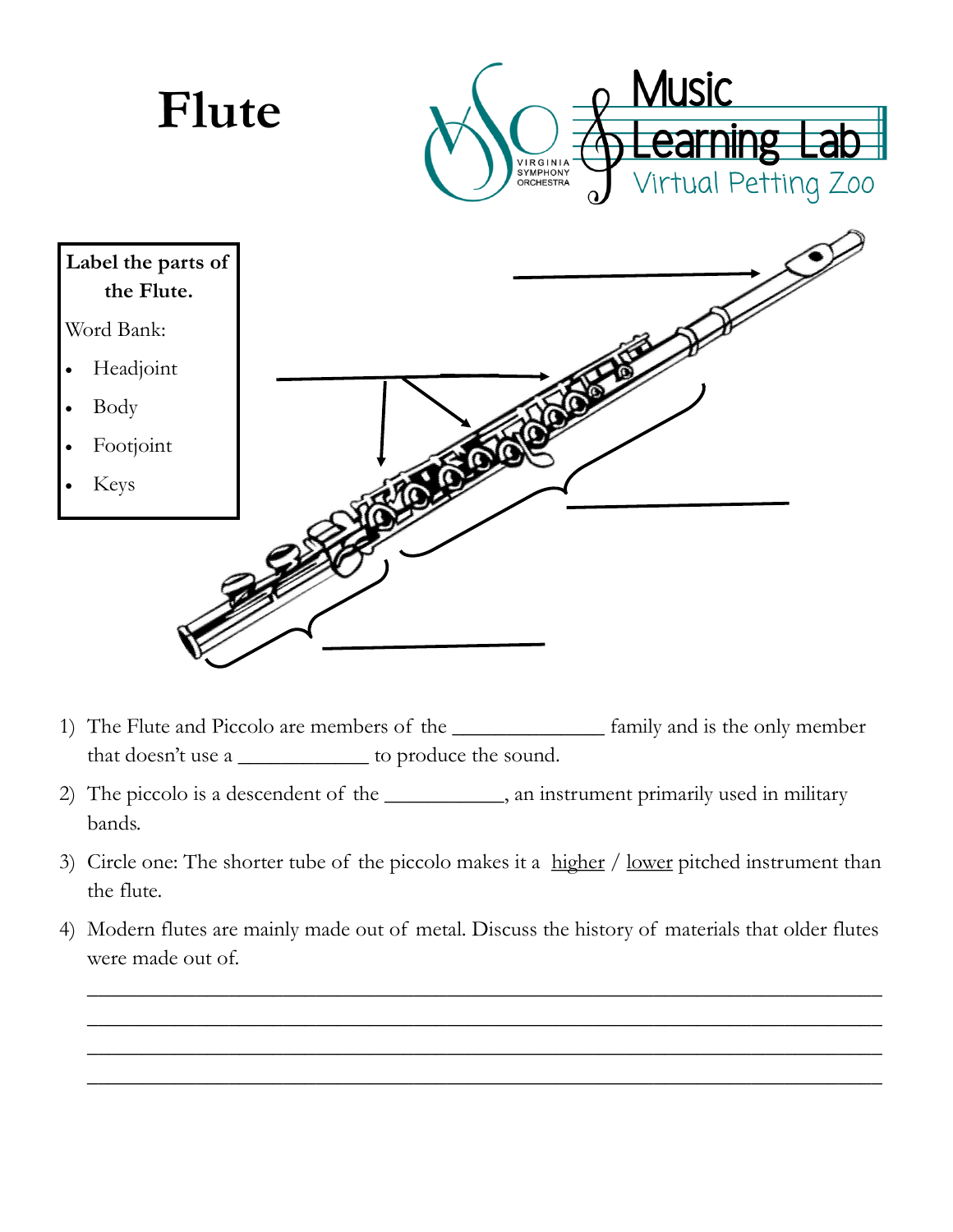

- Woodwind Family: The Woodwind family consists of the flute, clarinet, oboe, saxophone, and bassoon. There are two types of woodwind instruments: flutes and reed instruments.
- Reed: a piece of thin cane used in various Woodwind instruments to vibrate and make sound *(the flute does not use a reed)*
- Fife: a small flute, similar to the piccolo, that was often used in Fife and Drum Corps, military bands, and marching bands
- Resonate: to produce a deep, full, reverberating (echoing) sound

## **At Home Activity:**

Do you have an empty bottle at home?

Try to produce a sound on the bottle like Rachel did in the video!

## **Further Listening:**

Hear flutist Emmanuel Pahud play the

Ibert *Flute Concerto Movement I*

<https://www.youtube.com/watch?v=kxKb6wnOblA>

For more videos, please visit <https://virginiasymphony.org/learninglab/>